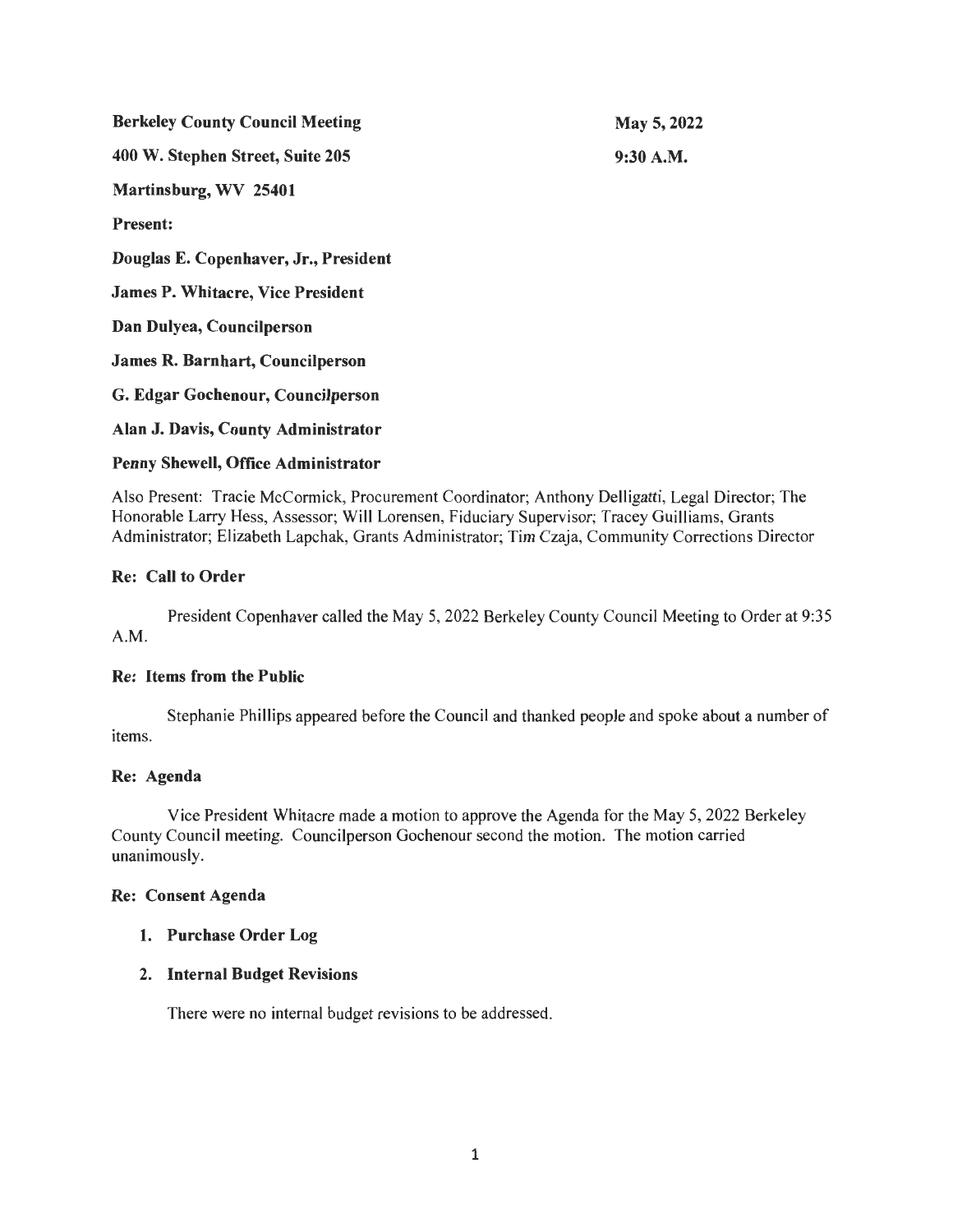## 3. Changes in Status

President Copenhaver stated that a new hire recommendation was received from the Honorable Catie Delligatti, Prosecuting Attorney for Elijah Stevens as a summer intern effective May 16, 2022 with an hourly rate of \$20.00.

President Copenhaver stated that new hire recommendations were received from Tim Czaja, Community Corrections Director for Gia Weil as Peer Recovery Coach effective May 9, 2022 with an annual salary of \$37,509 and Dawn Gonzales as a part time drive effective May 12, 2022 with an hourly rate of \$15.50.

President Copenhaver stated that a request was received from the Assessor to remove Tiffany Sanders from payroll effective April 25, 2022.

### 4. Approval of Minutes

There were no changes to the April 19, 2022 Berkeley County Council meeting minutes.

Councilperson Barnhart made a motion to approve the April 19, 2022 Berkeley County Council meeting minutes. Councilperson Gochenour seconded the motion. President Copenhaver and Councilperson Dulyea abstained due to absence. The motion carried.

There were no changes to the April 21, 2022 Berkeley County Council meeting minutes.

## 5. Council Calendar

President Copenhaver reviewed the Council calendar for the month of May.

## 6. Board and Commission Calendar

President Copenhaver reviewed the Board and Commission calendar for the month of May.

#### Re: Consent Agenda Approval

Councilperson Gochenour made a motion to approve the Consent Agenda for the May 5, 2022 Berkeley County Council meeting. Vice President Whitacre seconded the motion. The motion carried unanimously.

### Re: Correction of Assessment Logs, Apportionment of Assessments, Deconsolidation and Consolidation of Properties Applications - Assessor's Office

The Honorable Larry Hess, Assessor appeared before the Council and presented five (5) personal tax exonerations for reason of office error totaling \$918.42.

Councilperson Barnhart made a motion to approve the five (5) personal tax exonerations for reason of office error totaling \$918.42. Councilperson Dulyea seconded the motion. The motion carried unanimously.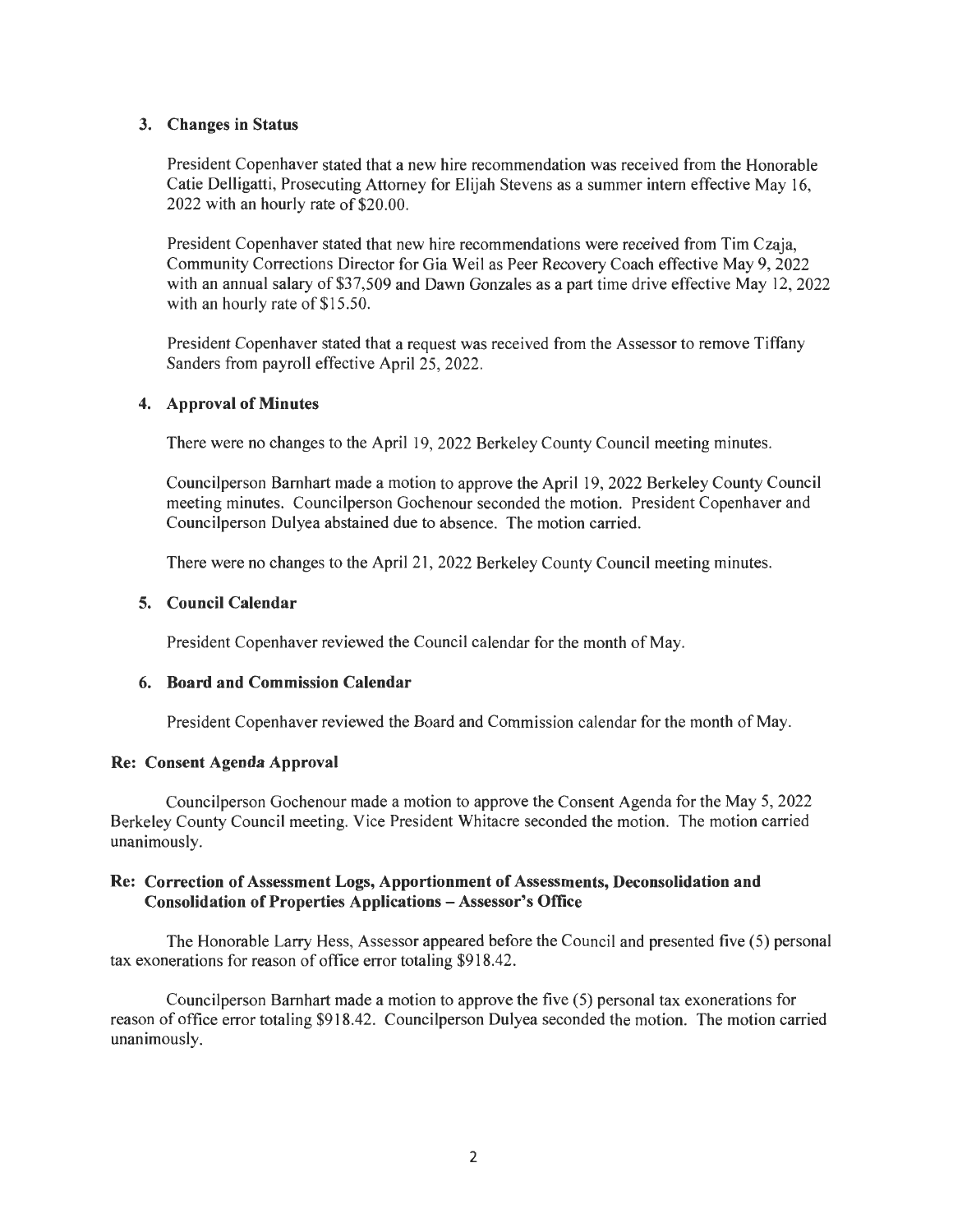### **Re: Board Meeting Reports**

Councilperson Barnhart reported that he attended the Telman board meeting via Zoom where a discussion was held regarding the difficulty in obtaining personnel.

Councilperson Dulyea reported that he had no meetings this week.

Vice President Whitacre reported that he had no meetings this week.

Councilperson Gochenour reported that he attended the Planning Commission meeting where four (4) public hearings were held. He also reported that he attended the Public Service Sewer District and Stormwater Management District meetings where they reported updates on the plant and both working on budgets.

President Copenhaver reported that he had no meetings this week.

### **Re: Board and Commission Vacancies**

Councilperson Gochenour requested to have Shawn Wolford scheduled for an interview as a candidate for the 911 Advisory Board.

### **Re: Bid Opening - RFP FY2022-23 Grounds Maintenance**

Alan Davis, County Administrator reviewed the RFP for FY2022-23 Grounds Maintenance. He stated that a pre-bid conference was held with one ( 1) contractor in attendance. He also stated that that the RFP was advertised on the county web site and in the Journal with the Certification of Publication present in the bid file and the read ahead.

At 10:00 A.M. President Copenhaver opened the sealed bid as follows:

| Bid #   | Vendor          | <b>Pikeside Waterway</b> | <b>Sportsman's Paradise</b> |
|---------|-----------------|--------------------------|-----------------------------|
| Bid # 1 | C& D Property   | \$500 per mowing         | \$600 per mowing            |
|         | Martinsburg, WV |                          |                             |

## **Re: Will Lorensen, Fiduciary Supervisor Estate Accounts - Month of May Estate Hearings to be Scheduled**

Will Lorensen, Fiduciary Supervisor appeared before the Council and presented ninety four (94) estate accounts for the month of May.

Vice President Whitacre made a motion to approve the ninety four (94) estate accounts as listed in the read ahead. Councilperson Barnhart seconded the motion. The motion carried unanimously.

The Council scheduled an estate hearing for the Estate of Elizabeth Washington for May 12, 2022 at 10:05 A.M.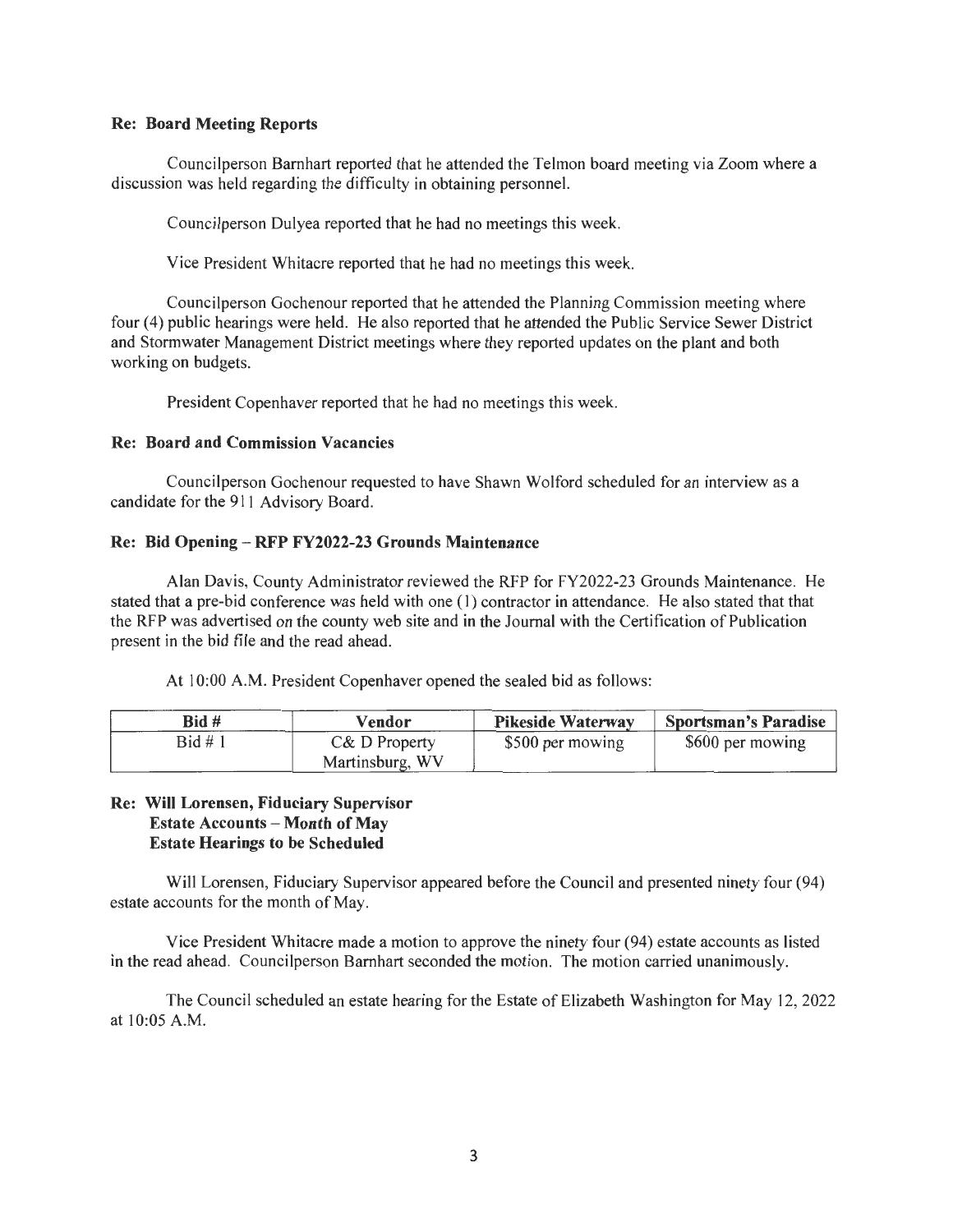### Re: Pastor Nathaniel Wright, Berkeley County Ministerial Association Proclamation National Day of Prayer

Pastor Nathaniel Wright from the Berkeley County Ministerial Association appeared before the Council and presented and read a Proclamation for the National Day of Prayer.

Vice President Whitacre made a motion to adopt the Proclamation for the National Day of Prayer. Councilperson Gochenour seconded the motion. The motion carried unanimously.

## Re: Tracey Guilliams, Grants Administrator DHS Targeted Violence and Terrorism Prevention Grant Program MOU Mountaineer Behavioral Health, PLLC MOU Eastridge Health Systems

Tracey Guilliams, Grants Administrator appeared before the Council and reviewed the DHS Targeted Violence and Terrorism Prevention Grant Program. She stated that she was applying for \$450,210.68 and no match was required and reviewed what the grant will cover.

Councilperson Barnhart made a motion to approve to apply for the OHS Targeted Violence and Terrorism Prevention grant. Councilperson Dulyea seconded the motion. The motion carried unanimously.

Mrs. Guilliams reviewed the MOU with Mountaineer Behavioral Health, PLLC.

Councilperson Dulyea made a motion to approve the MOU with Mountaineer Behavioral Health, PLLC and authorize the President to sign. Councilperson Gochenour seconded the motion. The motion carried unanimously.

Mrs. Guilliams reviewed the MOU with Eastridge Health Systems.

Councilperson Gochenour made a motion to approve the MOU with Eastridge Health Systems and authorize the President to sign. Councilperson Dulyea seconded the motion. The motion carried unanimously.

## Re: Board and Commission Interview Andre Henderson - Candidate - Criminal Justice Board

Andre Henderson appeared before the Council and was interviewed as a candidate for the Criminal Justice Board.

# Re: Board and Commission Interview Hunter 0-Neal - Candidate - CYB, Library, Parks & Rec or Home Consortium

Hunter 0-Neal appeared before the Council and was interviewed as a candidate for the CYB, Library, Parks & Rec or Home Consortium.

Re: Alan Davis, County Administrator State Budget Revision # 11 Fund 001 Discussion Capital Projects Bid Award Recommendation Demolition of 126 W. King Street